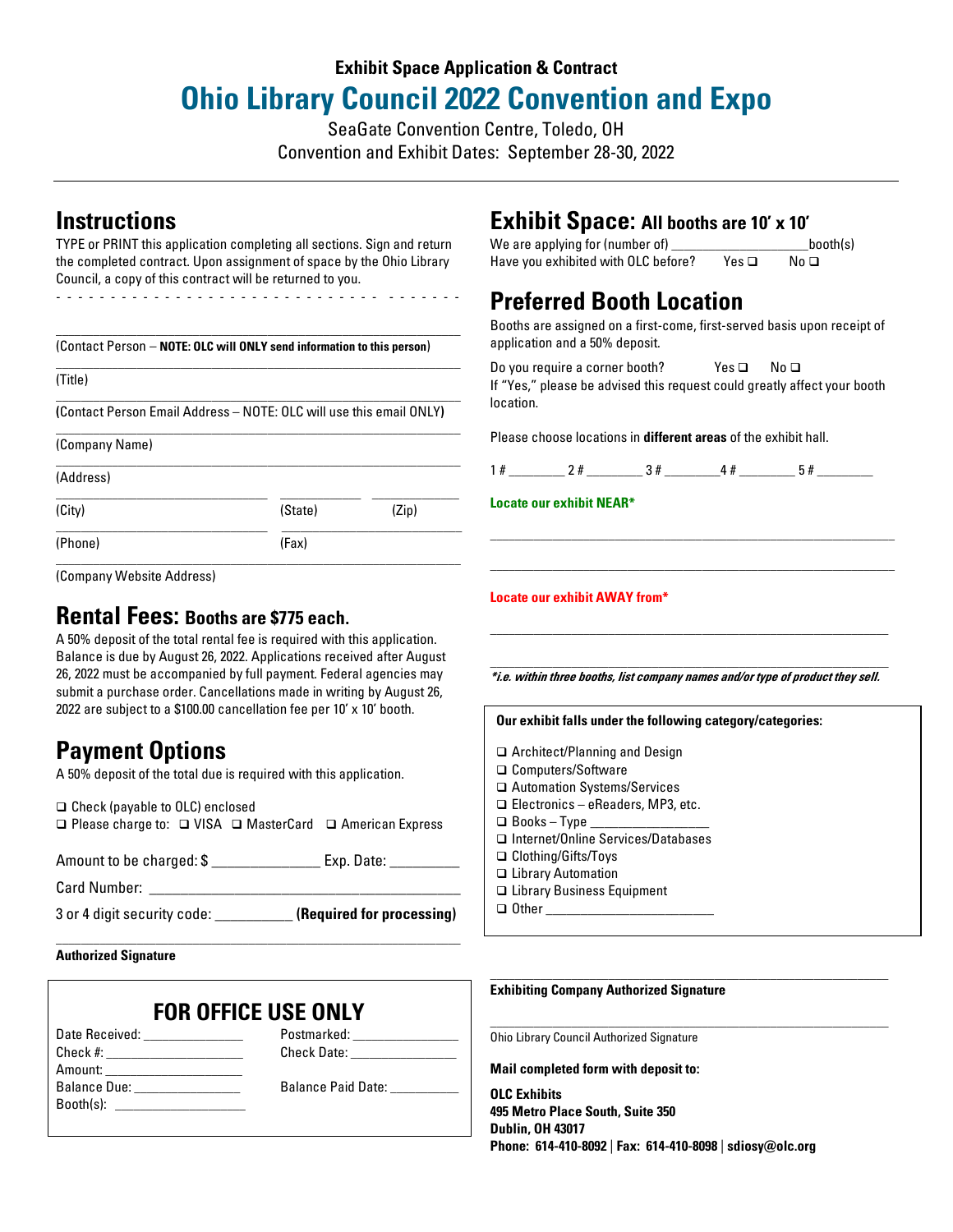Ohio Library Council (OLC) and its authorized representatives are hereinafter referred to as "Show Management."

### **Payment and Refunds:**

Applications submitted by August 26, 2022 must be accompanied by a 50% deposit of the total rental fee. Applications submitted after August 26, 2022 must be accompanied by payment in full. Applications received without such amounts will not be processed nor will space be assigned.

Cancellations made in writing by August 26, 2022 are subject to a \$100 cancellation fee per 10 x10 booth. No refunds will be made for those cancelling after August 26, 2022.

### **Space Rental and Assignment of Location:**

OLC Exhibits are designed to provide a showcase for goods and services either specifically designed for or customarily used by the library and information services segments of the industry. OLC reserves the right to refuse rental of display space to any company whose display of goods or services is not, in the opinion of OLC, likely to be compatible with the general character and objectives of the exposition.

Whenever possible, space assignments will be made by OLC in keeping with the preferences as to location, requested by the exhibitor. OLC, HOWEVER, RESERVES THE RIGHT TO MAKE THE FINAL DETERMINATION OF ALL SPACE ASSIGNMENTS IN THE BEST INTERESTS OF THE EXPOSITION.

#### **Use of Space, Subletting of Space:**

No exhibitor shall assign, sublet or share the space allotted with another business or firm unless approval has been obtained in writing from OLC. Exhibitors are not permitted to feature names or advertisements of nonexhibiting manufacturers, distributors, or agents in the exhibitor's display, parent or subsidiary companies excepted. Exhibitors must show only goods manufactured or dealt in by them in the regular course of business. Should an article of a non-exhibiting firm be required for operation or demonstration in an exhibitor's display, identification of such article shall be limited to the usual and regular nameplate, imprint or trademark under which same is sold in the general course of business. No firm or organization not assigned exhibit space will be permitted to solicit business within the Exhibit Area. Exhibitors must comply with all Ohio and Lucas County sales tax laws.

#### **Fire, Safety and Health:**

The exhibitor assumes all responsibility for compliance with local, city and state ordinances and regulations covering fire, safety and health. No flammable decorations such as crepe paper, tissue paper, cardboard or corrugated paper shall be used at any time. All packing containers, excelsior and wrapping paper must be flame proof and are to be removed from the floor. This material is NOT to be stored under tables or behind displays. All muslin, velvet, silken or other cloth decorations must stand a flameproof test as prescribed by fire ordinances. All materials and fluids, which are flammable, are to be kept in safety containers.

### **Arrangement of Exhibits:**

As part of the exhibit space rental fee, OLC will provide each Exhibitor with an 8' high back wall of draperies supported by aluminum uprights and stanchions, 3' high draped division rails, one 6' x 2' x 30" high display table with a white vinyl top cover, one black folding chair per 10' x 10' booth. OLC will provide one 7" by 44" sign showing the exhibiting company name and booth number.

## **Display – Rules and Regulations:**

All booth spaces are  $10'$  x  $10'$ . Exhibitors who have special needs which require variance from the booth arrangement as outlined in the above paragraph must submit a written request to the Show Management Office for approval at least 60 days prior to the event. Any questions concerning the regulations should be directed to OLC, (614) 410-8092. Variances from the booth arrangement include, but are not limited to, the combining of more than one booth, removal of side rails, and removal of signage. Sidewalls or any other object or projection may not extend out from the back wall at the 8' height for more than 5' from the back wall to the front of the booth. However, exhibitors who

have individual units which are more than 36" high may exhibit them in any area within their booth provided the height does not exceed 4'.

Show Management reserves the right to require an exhibitor to alter the exhibit before the show or on site. Necessary changes are to be made at the exhibitor's expense and are subject to the approval of Show Management.

## **Operation of Displays:**

Exhibits which include the operation of musical instruments, radios, sound projection equipment, public address systems or any noisemaking machine must be conducted or arranged so that the noise resulting from the demonstration will not annoy or disturb

adjacent exhibitors and their patrons, nor cause the aisles to be blocked. Operators of noisemaking exhibits must secure approval of operating methods before the exhibit opens.

All demonstrations or other activities must be confined to the limits of the exhibitor's rented space. Distribution of circulars may be made only within the space assigned to the exhibitor presenting such materials. No advertising circulars, catalogs, folders or devices shall be distributed by exhibitors in the aisles, meeting rooms, registration areas, lounges, grounds or other facilities. No firm or organization not assigned space in the exhibit will be permitted to solicit business within the exhibit area, nor in any public spaces controlled by OLC during the course of this event.

Exhibitors must cease the distribution of samples of any kind whenever such action blocks the aisles or in any way handicaps nearby exhibitors. The distribution of food and beverages by exhibitors is strictly prohibited unless it is purchased through the facilities authorized food service provider. (Wrapped candy or other small items are exempt from this restriction.)

Booth representatives including models, demonstrators, or actors in costume, must be properly and modestly clothed. No excessively revealing attire will be permitted. Models, demonstrators, and actors in costume must remain in their own exhibit throughout the show. They are not permitted in other exhibitor's booths, in the aisles, or in public areas. Drawings, lotteries, or other contests where prizes or gratuities are rewarded on the basis of chance must be approved in advance by Show Management. Live animals are not permitted without the written consent of Show Management.

#### **Installation and Removal:**

It is mutually agreed that it is the duty and responsibility of each exhibitor to install his/her exhibit before the opening of the exhibition and to dismantle his/her exhibit immediately after the close of the exhibition. No exhibitor will be allowed to dismantle or pack any part of his/her exhibit until after the close of the Show. All display materials which are not removed from the exhibit floor prior to the dismantlement cut-off as announced by Show Management will be discarded.